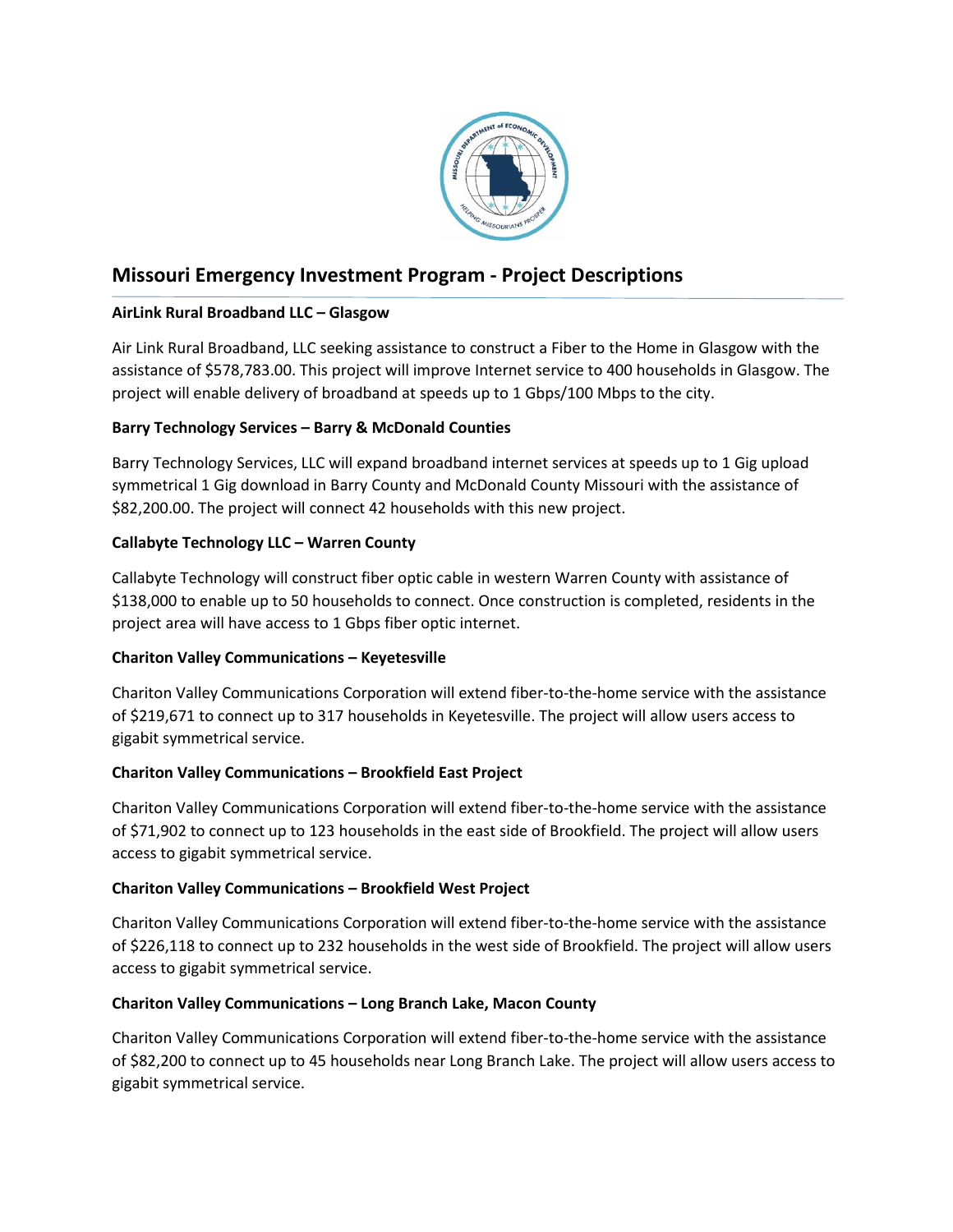### **Chariton Valley Communications – Northwest Hannibal**

Chariton Valley Communications Corporation will extend fiber-to-the-home service with the assistance of \$175,950 to connect up to 95 households northwest of Hannibal. The project will allow users access to gigabit symmetrical service.

### **Chariton Valley Communications – North Palmyra**

Chariton Valley Communications Corporation will extend fiber-to-the-home service with the assistance of \$120,750 to connect up to 86 households north of Palymyra. The project will allow users access to gigabit symmetrical service.

## **Higher Vision Works, LLC – Ozark & Taney County**

Higher Vision Works (HVW), a wireless internet service provider, will be able to accelerate their project in Theodosia (Ozark County) and Protem (Taney County) with the assistance of \$94,500. The project is will be extend 25 Mbps / 3 Mbps internet service to 180 households within southwest Missouri.

## **Midwest Data Center – Big Lake, Holt County**

Midwest Data Center, Inc will expand a fiber optic network to improve broadband services to the town of Craig to Big Lake in the county of Holt in the northwestern part of the state. The assistance of \$483,000 will assist in connecting 140 underserved households with up to Gigabyte symmetrical service.

## **SEMO Electric Cooperative – Scott County**

SEMO Electric Cooperative will expand high speed internet to the Lake Road Estates Subdivision and Highway 61, in rural Scott County. The assistance of \$142,200 will connect up to 60 households with Gigabyte symmetrical internet.

#### **Socket Telecom LLC – Ashland**

Socket Telecom, LLC will construct a fiber-to-the-premise network to an area southwest of Ashland with the assistance of \$442,395. The project will provide new access to 176 households. Once constructed, Socket will provide internet service at speeds up to 1 Gbps/100 Mbps.

#### **Socket Telecom LLC – Fayatte**

Socket Telecom, LLC will construct a fiber-to-the-premise network to the south central part of Fayatte with the assistance of \$129,086. The project will provide new access to 240 households. Once constructed, Socket will provide internet service at speeds up to 1 Gbps/100 Mbps.

#### **Socket Telecom LLC – Meadowbrook neighborhood, St. Martins**

Socket Telecom, LLC will construct a fiber-to-the-premise network to the Meadowbrook neighborhood in St. Martin deemed underserved with the assistance of \$15,840. The project will provide new access to 9 households. Once constructed, Socket will provide internet service at speeds up to 1 Gbps/100 Mbps.